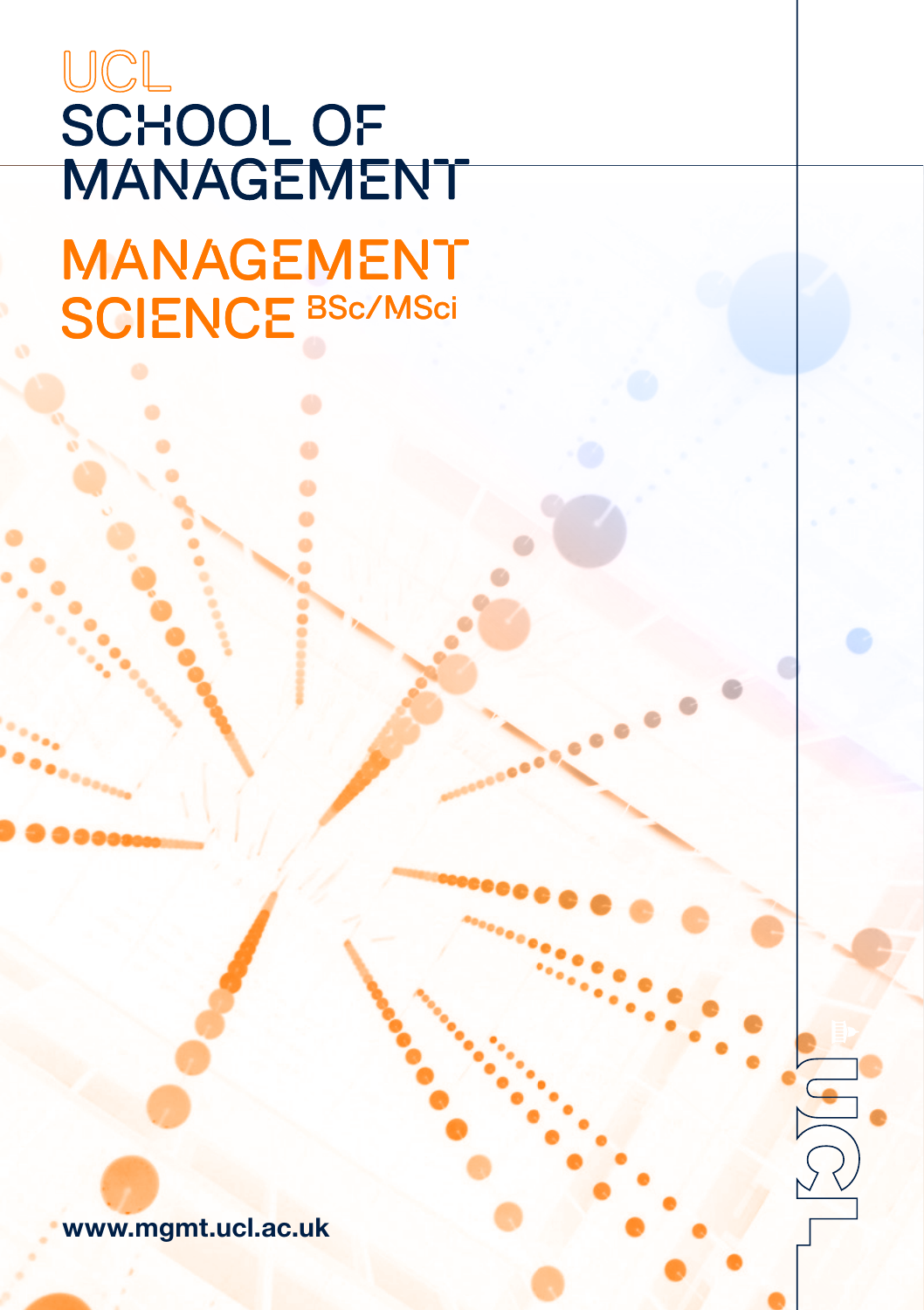Unique  $+$ Intensive  $+$ Rigorous + Practical  $+$ 

The world's leading companies need people who can operate in complex, innovationintensive, data-driven environments – people who can analyse problems using quantitative tools and qualitative methods, take decisions in the face of uncertainty and risk, and deliver results through people.

#### Management Science provides

a rigorous, practical foundation in these critical skills and provides a platform for careers with global companies and high-growth businesses tackling world-scale problems.

#### UCL's Management Science degree programmes help you develop:

- An ability to identify, formulate, and solve management problems, based on critical analytical thinking
- A critical appreciation of the relevant principles of mathematics, engineering and science and how they can be applied in practice
- A knowledge and understanding of management in a global context and the opportunities and problems faced by different types of organisations
- An understanding of key interdisciplinary management challenges: complexity, scale, growth, innovation, risk
- An ability to use quantitative and qualitative methods in a creative and systematic way to make well-informed, evidence-based decisions
- An ability to design and implement management systems and processes
- An understanding of professional and ethical issues and responsibilities
- A knowledge of contemporary issues necessary to understand the impact of business on society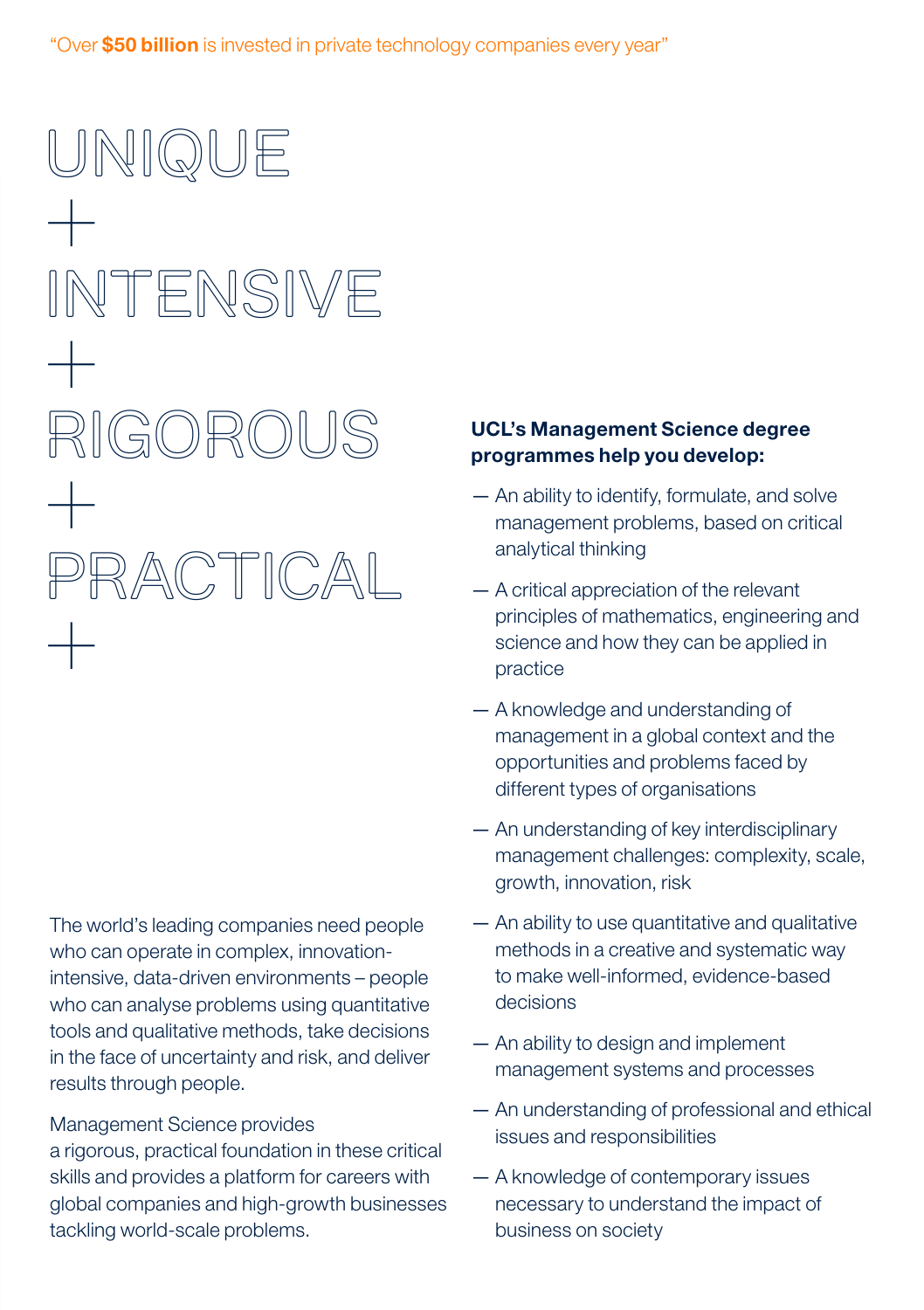"More than 30 billion pieces of content are shared on Facebook every month"

Technology +  $DATA$  $+\,$ People + Innovation +

> "The ability to take data – to be able to understand it, to process it, to extract value from it, to visualize it, to communicate it – that's going to be a hugely important skill in the next decades"

Hal Varian Chief Economist, Google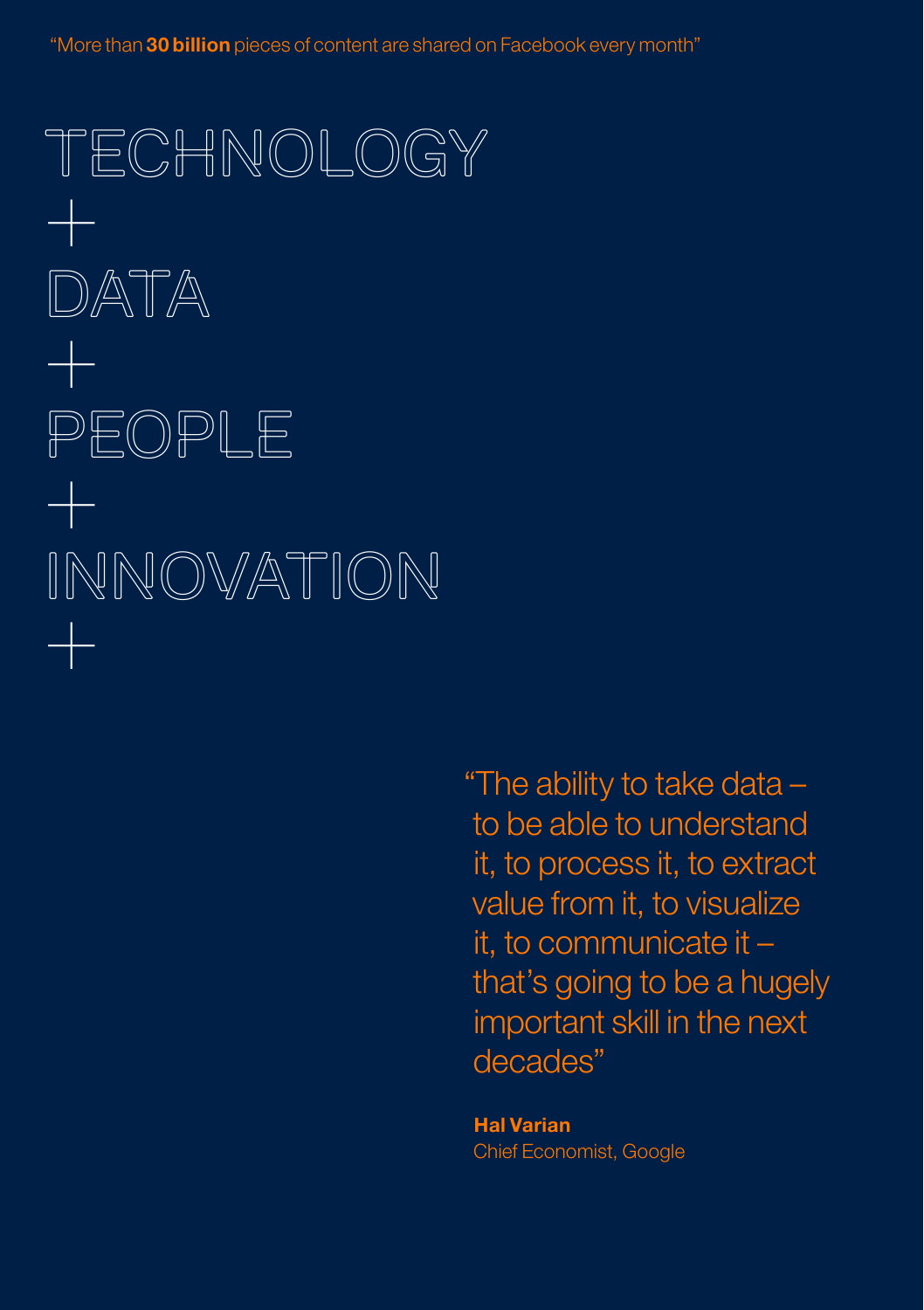"More than 3.5 billion people in developing economies are expected to have access to the Internet in 2025"

CRITICAL  $+$ QUANTITATIVE  $+$ Analytical  $+$ Interdisciplinary =<br>=<br>=

UCL's new Management Science programmes are unlike any other degree in the UK. They provide you with an opportunity to develop strong quantitative and analytical skills, an indepth understanding of how companies work, and a rigorous foundation in the key skills needed to build successful careers in global businesses.

#### Management Science BSc

Core modules in mathematics, critical analytical thinking, data analytics, design, economics and behavioural science provide a solid grounding in the concepts and tools that underpin the practice of management.

Additional modules including strategy, marketing science, finance, decision

science, and product, technology, and operations management, provide an in-depth understanding of how companies work, and build the insight needed to deliver results through people.

Students benefit from being part of UCL Engineering and take an Engineering Sciences Minor in Years 2 and 3.

#### Management Science MSci

This four-year programme offers students an extra year to extend their knowledge and skills. Students select a Management Science Concentration in an area such as Strategy & Entrepreneurship, Organisations & Innovation, Marketing & Analytics, Operations & Technology, Business Analytics, or Finance, and complete and Business Consultancy Project.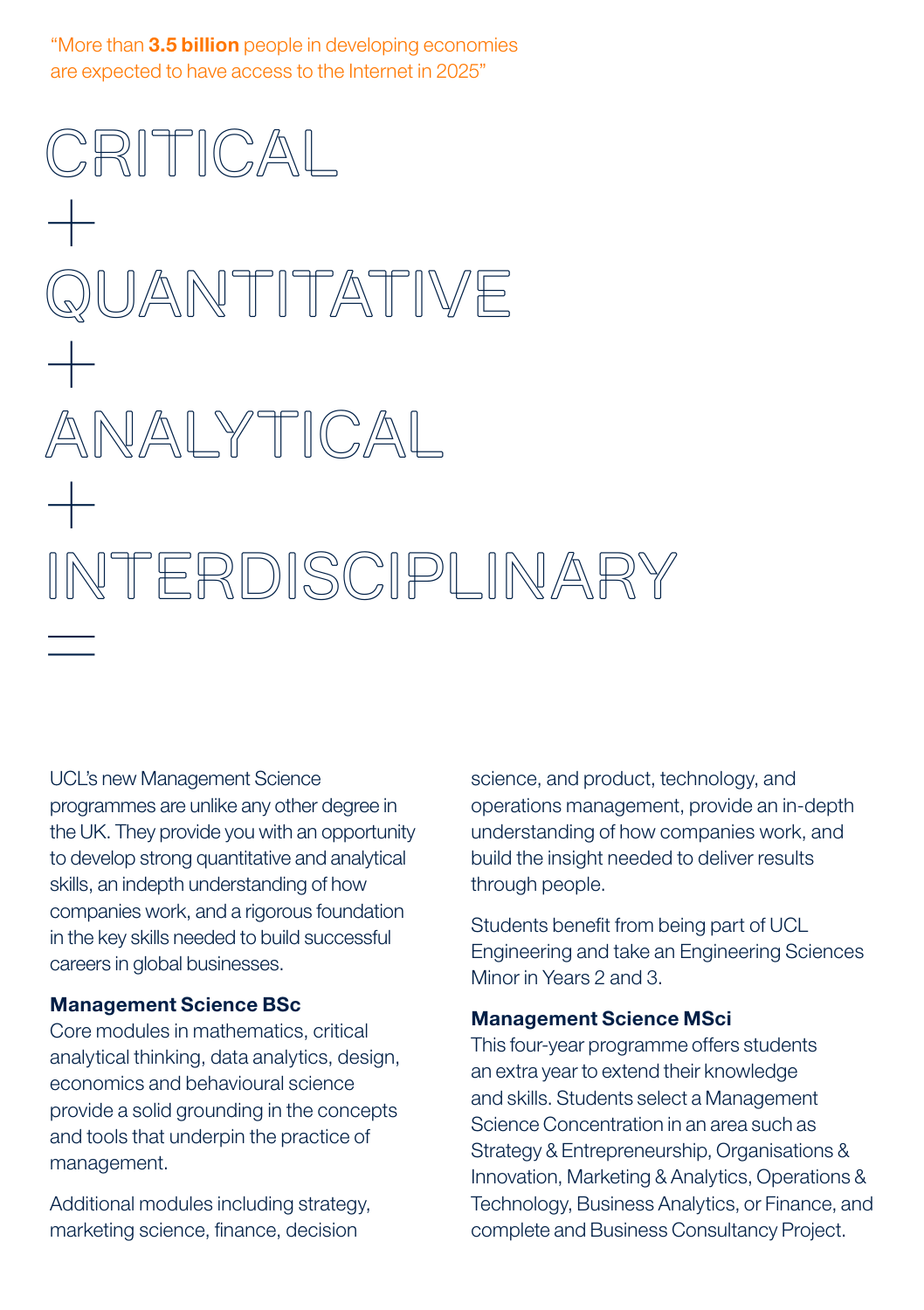"Mobile Internet usage could generate global economic impact of **\$3.7 trillion** to **\$10.8 trillion** per year by 2025"

# **MANAGEMENT** SCIENCE BSc/MSci A platform for a global career

#### $UCL + You$

UCL degree programmes require our students to think critically and creatively, to tackle ambitious projects and to develop the leadership and entrepreneurial skills that will provide the foundations for their future lives and careers.

We are looking for intellectually curious, self-motivated students who are passionate about business, technology and people. You will join an international cohort of students drawn from a wide variety of backgrounds.

#### The qualities we are looking for include:

- Strong mathematical/quantitative skills
- Interested in people, what motivates them and how they behave
- Able to think critically and creatively and present your views coherently
- Interested in business and in wider societal and cultural issues
- Able to work with people from different backgrounds and cultures
- Prepared to undertake a rigorous and intellectually demanding academic programme

## For more information on the programme, visit: www.mgmt.ucl.ac.uk